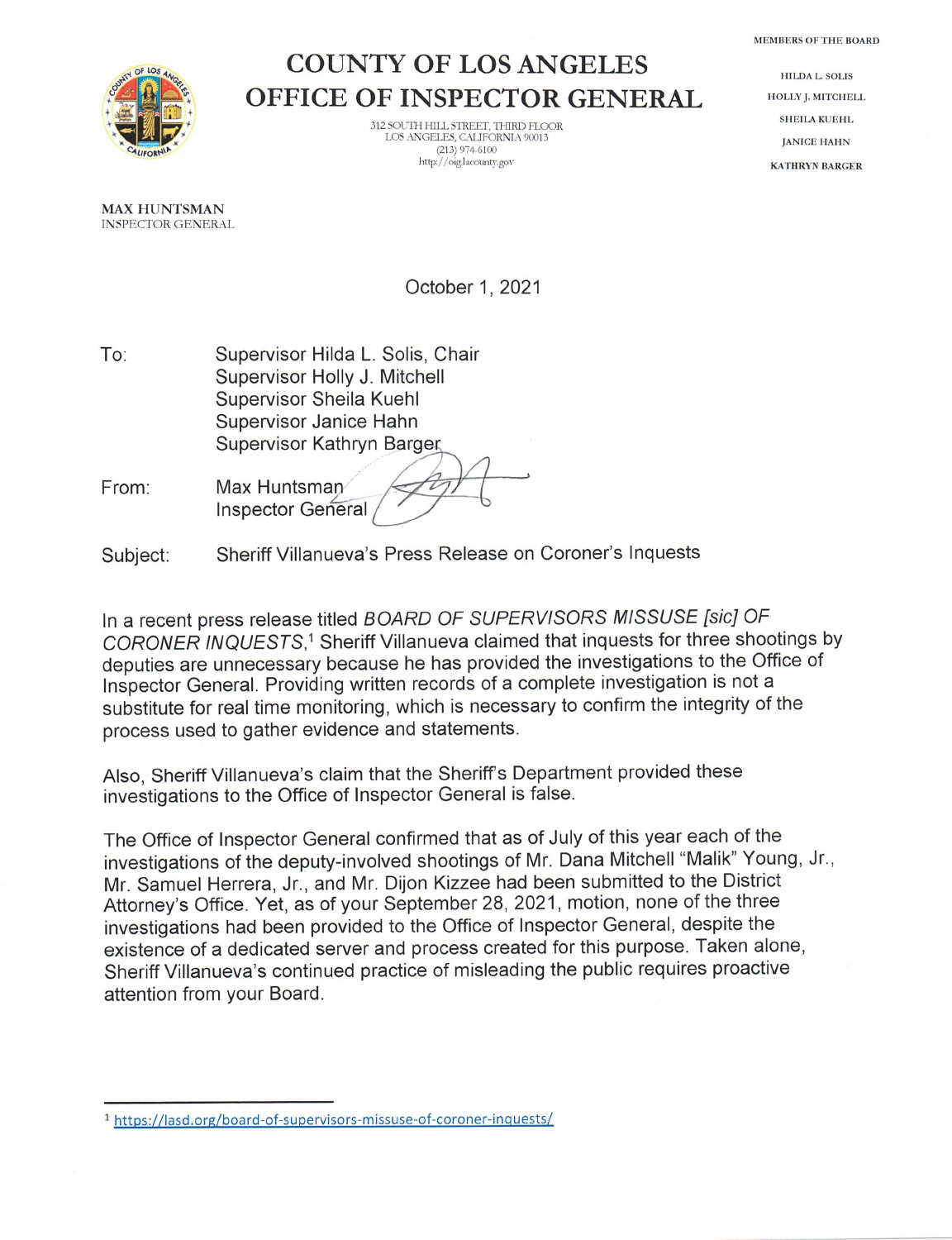Board of Supervisors October 1, 2021 Page 2

More importantly, written documentation after the fact is no substitute for the lawful mandates given by this Board, the California state legislature, and the public, to conduct meaningful oversight.

As a best practice and to improve the credibility of investigations, this means the Office of Inspector General's presence to monitor interviews, monitor evidence collection, and verify the integrity of significant ongoing investigations as provided for by local and state law. "[I]nvestigative functions performed by … [an] inspector general vested with oversight responsibility for the sheriff shall not be considered to obstruct the investigative functions of the sheriff." (See Government Code section 25303.7(d).)

The Sheriff's approach to investigations has drastically undermined the credibility of his department and jeopardizes public safety. Protection of secret deputy gangs and the fielding of secret police to investigate perceived public enemies and to suppress dissent, are the most public of bad practices by this new Sheriff's Department, but not the only ones. Leading up to the Board's recent motion, the Sheriff's Department's practices in shooting investigations have degraded alarmingly, including ignoring multiple lawful requests for information by the Office of Inspector General, and the gathering of video evidence without any monitoring and in a manner that immediately and permanently reduces its evidentiary value.

As further evidence of the Sheriff's attempt to circumvent oversight by my office, the county, and the public at large, on October 29, 2020, the Sheriff's Department obtained an unlawful order, in secret, to direct the County Medical Examiner-Coroner to suppress public information, which the judge responsible for vacating the order described as a "shock to the conscience."

Additionally, the Sheriff's Department continues to withhold the names of deputies and other information on critical incidents, including deputy-involved shootings, often claiming without any factual basis that the involved deputies would be in danger if their names were made public. Penal Code section 832.7 requires the timely release of the names of those deputies involved in shootings absent a "specific, articulable, and particularized reason to believe that the disclosure of the record would pose a significant danger to the physical safety of the peace officer." The Supreme Court of California in *Long Beach Police Officers Assn. v. City of Long Beach* (2014) 59 Cal. 4th 59, 66 noted:

In a case such as this one, which concerns officer-involved shootings, the public's interest in the conduct of its peace officers is particularly great because such shootings often lead to severe injury or death. Here, therefore, in weighing the competing interests, the balance tips strongly in favor of identity disclosure and against the personal privacy interests of the officers involved. Of course, if it is essential to protect an officer's anonymity for safety reasons or for reasons peculiar to the officer's